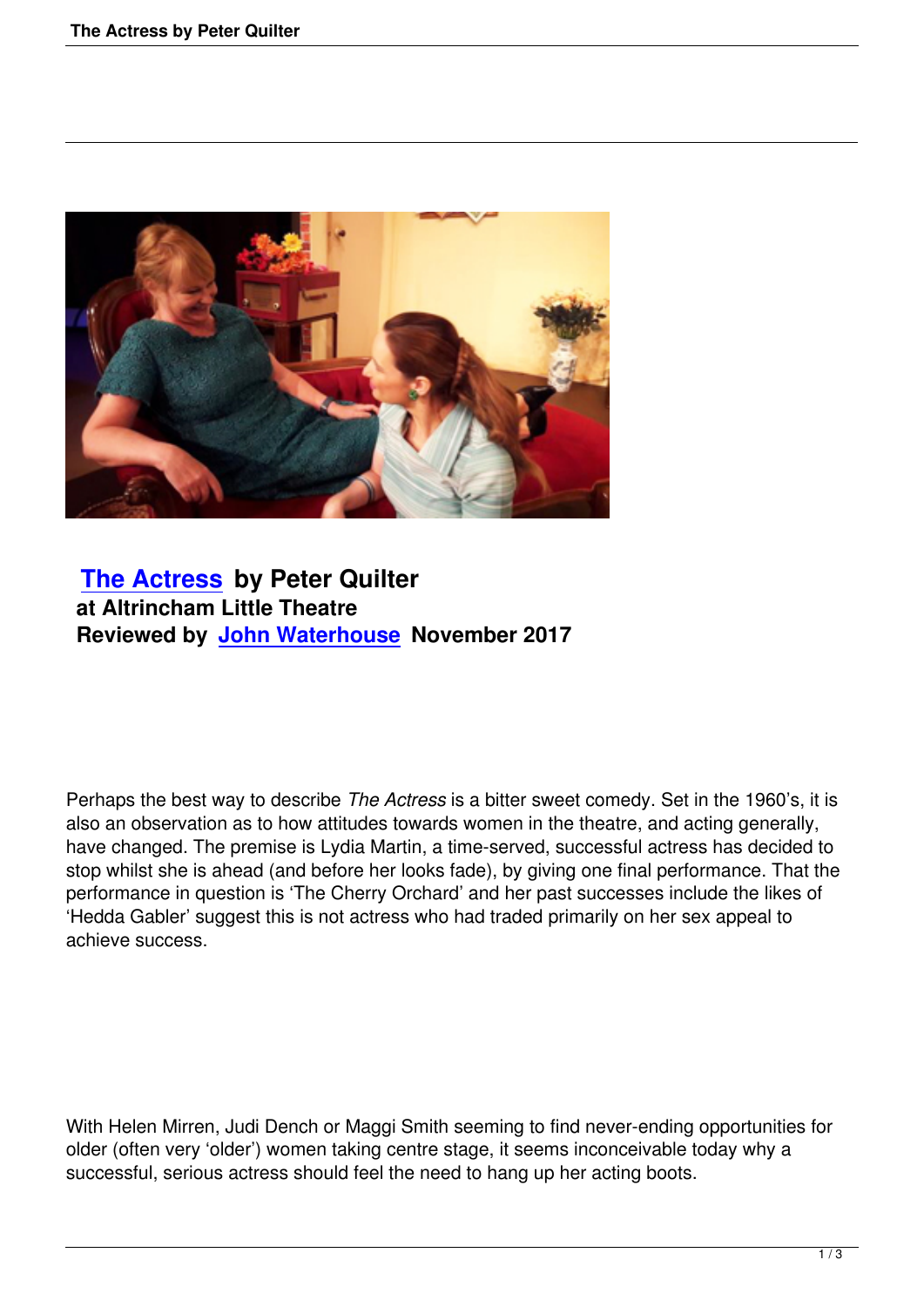The real bitter sweetness comes from not from Lydia's career but from her relationships. It is an open question whether her husband's philandering was largely the result of her over-dedication to acting, although from her daughter's testimony, there seems no doubt it impinged her ability to be a good mother. The play explores Lydia's relationships with several key people in her life, including her agent and dresser, as she prepares to leave everything to be with a very rich but seriously decrepit banker in Switzerland. But is it all just about money or is there a deep need to shut out everything that might remind her of the English theatre world once the final curtain has fallen? This question is well developed as deeper issues unfold.

**Jane Newman** as Lydia captures the essence of the self-obsessed prima donna trying to mask<br>her inner vulnerabilities whilst **Malcombe Cooper** is excellent as her lecherous **Malcombe Cooper** is excellent as her lecherous but still devoted, ex-husband. The couple still each have a strong sexual vibrancy and it seems a little incongruous that she is about to trade this for life with a man who has difficulty even breathing. **David Garner**

certainly presents an amusingly decrepit man but for a Swiss citizen, he has a disturbingly English accent.

## **Charlie Welsh**

as daughter Nicole exudes the sexy sixties in white boots and short turquoise dress, whilst seeming more grounded in reality than her mother, as does her stalwart dresser Katherine, played by

## **Barbara Steel**

.

**Julie Broadbent** exudes sympathy as the overworked and overlooked back-stage worker **Marg aret** 

but there could have been more laughs generated from this character. Similarly

## **Katherine Fennell**

as the agent Harriet, has all the lovey floweriness of a member of the London literary fraternity